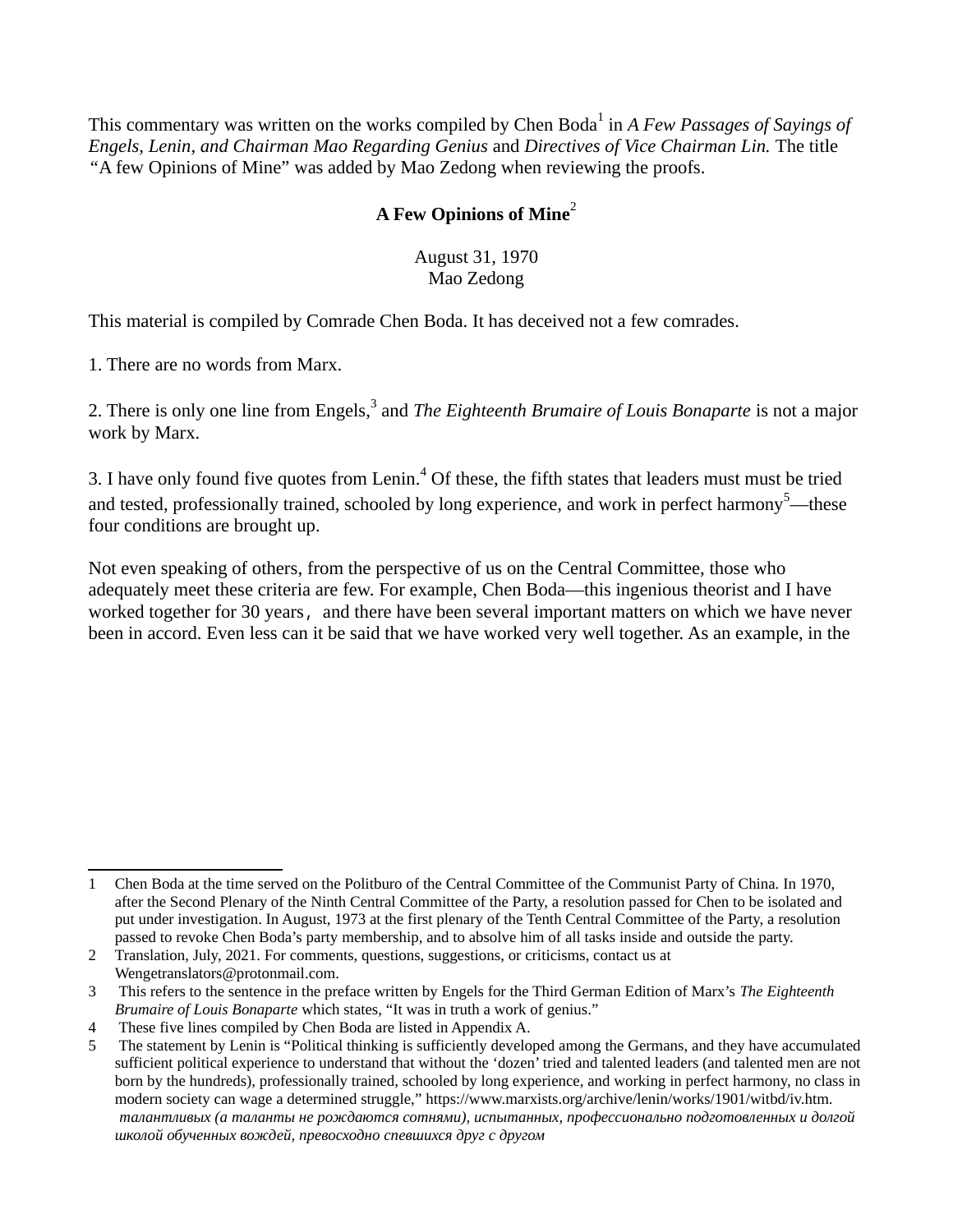course of the three Lushan Conferences,  $6$  in the first one, he ran over to where Peng Dehuai was.<sup>[7](#page-1-1)</sup> The second time, upon discussing the 70 items of industrialization,<sup>[8](#page-1-2)</sup> according to his own words, he went up the mountain for a few days and then went down the mountain, and didn't know for what reason he went down the mountain, or where it was he ran off to after going down. This time [the second plenary of the ninth Party Congress, held at Lushan from August 23 to September 6, 1970**]**, he was quite easy to work with, deploying a surprise attack, showing a tendency for fanning the flames, hoping for disorder under heavens, the detonation of Lushan Mountain, and the stopping of the earth's rotation. These words of mine do not describe the vast mind of our ingenious theorist (what sort of mind this is I do not know, it's probably one with a conscience, and not one of ambition). As for whether there will be chaos in the world of the proletariat, the detonation of Lushan Mountain, and the stopping of the earth's rotation, I think probably not. A historical figure who climbed Lushan Mountain remarked: $^9$  $^9$  A man of the Qi Nation has no affairs, [spare] worry about the collapse of heaven. We should not follow the example of that man of Qi. Lastly about my remarks,  $^{10}$  $^{10}$  $^{10}$  certainly there is not much that can help him. What I was saying was that the primary thing doesn't come from people's genius but through people's

<span id="page-1-2"></span>8 The "Regulations on Work in Industrial National Enterprises" (Draft), which included 70 regulations in total and was referred to as the "70 Regulations on Industry" for short.

<span id="page-1-4"></span>10 In Mao Zedong's notes, there was the additional bracketed sentence "Chen Boda quotes as many as seven or eight lines from Lin Biao, as if he had found his treasure." The eight lines are listed in Appendix B to this translation.

<span id="page-1-0"></span><sup>6</sup> The three Lushan Conferences refer to (1)—the Enlarged Conference of the Politburo and the Eighth plenary session of the Eighth Central Committee of the Communist Party of China held sequentially from July 2 to August 16, 1959; (2)— A Working Conference Convened by The Central Committee of the Communist Party from August 23 to September 16, 1961; (3) the Second Plenary Session of the Ninth Central Committee of the Communist Party held from August 23 to September 6, 1970.

<span id="page-1-1"></span><sup>7</sup> Peng Dehuai, formerly a member of the Politburo and a Vice Chair of the CPC's Central Military Commission, Vice Premier of the State Council, as well as Minister of Defense. In August, 1959 at the Eight Plenary of the Eighth Committee of the Communist Party held at Lushan, Peng Dehuai was labeled as the leading member of an anti-party clique, also consisting of Huang Kecheng, Zhang Wentian, and Zhou Xiaodan. Peng Dehuai had led an attack against Mao and the party center at the Lushan Conference, advocating reversion of agricultural land to family control, and to have families take full responsibility for profits or losses, promoting a full retreat from the entire objective of the collectivization of agriculture that had advanced from mutual aid teams in the early 50s. Peng Dehuai also promoted a normalization of the then highly strained relations with the Soviet Union. At the same time, another reactionary camp revolved around Deng Xiaoping, Liu Shaoqi and associates such as Chen Yun, and Wu Zhipu which advocated that "profit be put in command." When the trend of commune formation accelerated during this time, the Liu and Deng group tried to used the communalization trend as a pretext to demand adherence to commandist policies geared towards the accumulation of agricultural grain for profit, a policy "left in form, right in essence." Because the party center was mobilized to deal with Peng's attack first (Peng supported by Huang Kecheng, Zhang Wentian, Zhou Xiaodan and others) Liu and Deng had space to maneuver, contributing to the suffering and famine during this period. On Peng's alignment to Soviet aims, see Maurice Meisner's *Mao's China and After*, The Free Press, 1999, 266: *"*The prelude to the drama enacted at Lushan began when Peng, in his capacity as Minister of Defense, led a Chinese military delegation on a visit to the Soviet Union and Eastern Europe in the spring of 1959. During the course of his travels, Peng expressed to Khrushchev and other foreign Communist leaders his displeasure (which coincided with Soviet displeasure) over the policies of the Great Leap and the leadership of Mao. In Peng's view, a view shared by other military leaders, China's domestic socioeconomic policies were intimately related to its military policies and its relations with the Soviet Union. China's military security required a rational plan of economic development (to modernize the professional army that Peng headed) as well as the sophisticated weapons and the nuclear shield provided by the Soviet Union. The Great Leap Forward campaign threatened both, for it was undermining industrial and technological development within China [according to Peng Dehuai that is, though in actuality this long-term effort to promote self-reliance in industry and technology was essential to such development—translators] and undermining the Sino-Soviet alliance. And even more directly threatening to the professional army was Maoist talk about reviving the popular militia."

<span id="page-1-3"></span><sup>9</sup> Tang Dynasty poet Li Bai.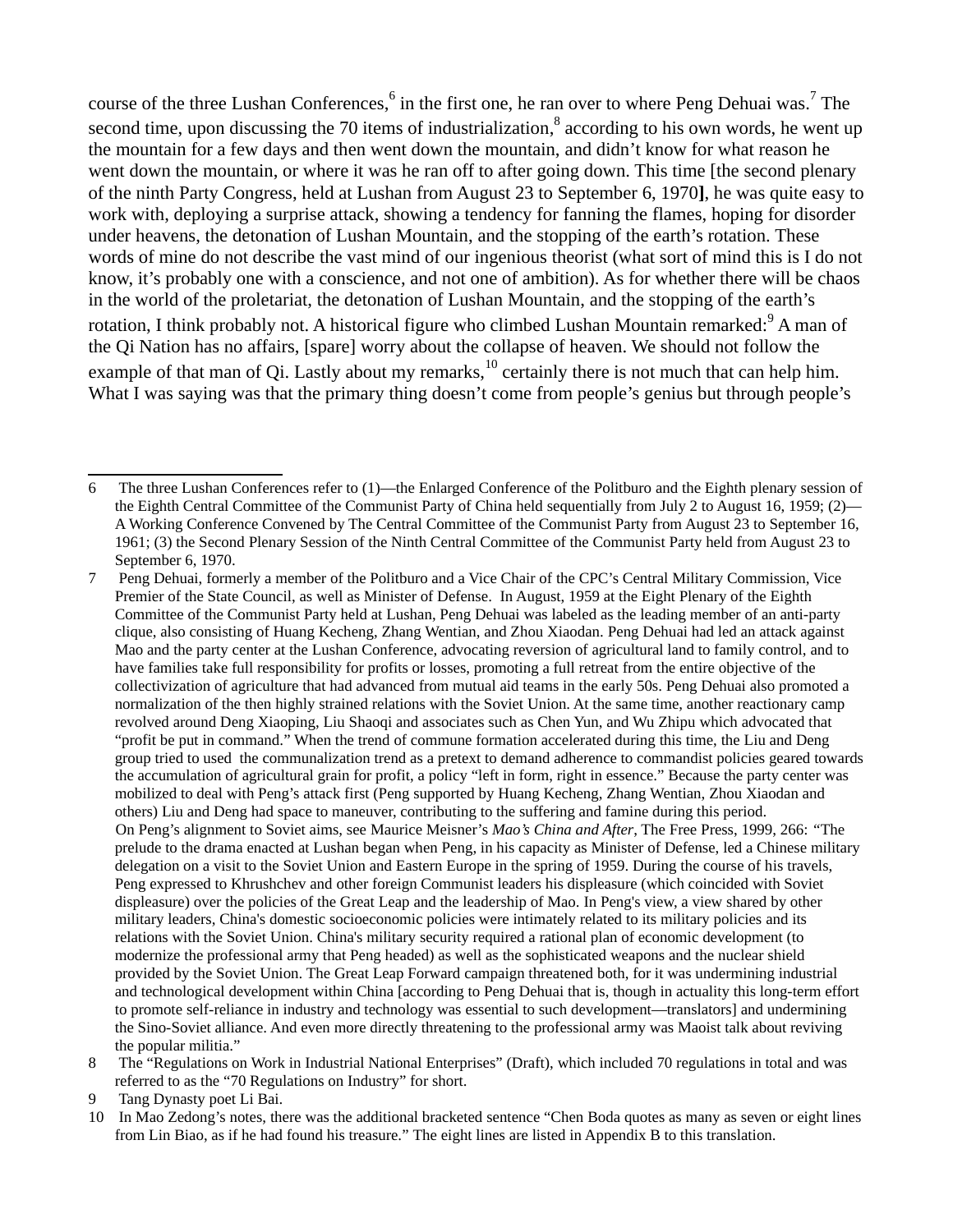social practice.<sup>[11](#page-2-0)</sup> I exchanged opinions with Comrade Lin Biao,<sup>[12](#page-2-1)</sup> The two of us both felt the same way about that unceasing debate among historians and philosophers that is commonly spoken of, if history is created by heroes, or if history is created by slaves, whether people's knowledge (talent can also be categorized as the accumulation of knowledge) is innate, $^{13}$  $^{13}$  $^{13}$  or if it nourished, $^{14}$  $^{14}$  $^{14}$  whether [we accept] idealist apriorism or the reflection theory of materialism, we can only but stand on the side of Marxism-Leninism, and absolutely must not stand together on the side of Chen Boda's rumors and sophistry. At the same time, the two of us believe, this question of Marxist epistemology must be researched more by ourselves, and truly don't believe that the matter has been researched to a conclusion. I hope comrades will all adopt this sort of attitude, unite to win still greater victories, and not be duped by those who superficially claim an understanding of Marxism, while in reality completely misunderstanding Marxism.

<span id="page-2-0"></span><sup>11</sup> Refers to the paragraph excerpted by Chen Boda from Mao Zedong's "On Practice:" "Leaving aside their genius, the reason why Marx, Engels, Lenin and Stalin could work out their theories was mainly that they personally took part in the practice of the class struggle and the scientific experimentation of their time,"

[https://www.marxists.org/reference/archive/mao/selected-works/volume-1/mswv1\\_16.htm](https://www.marxists.org/reference/archive/mao/selected-works/volume-1/mswv1_16.htmhttps://www.marxists.org/reference/archive/mao/selected-works/volume-1/mswv1_16.htm)*.*

<span id="page-2-1"></span><sup>12</sup> Lin Biao at the time served as the vice chairman of the Central Committee, and Vice Chairman of the Central Military Commission.

<span id="page-2-2"></span><sup>13</sup> i.e. *a priori.* For an example of this term, see Engels criticizing Dühring: "This is only giving a new twist to the old favorite ideological method, also known as the *a priori* method, which consists in ascertaining the properties of an object, by logical deduction from the concept of the object, instead of from the object itself. First the concept of the object is fabricated from the object; then the spit is turned around, and the object is measured by its reflection, the concept. The object is then to conform to the concept, not the concept to the object." —Engels, *Anti-Dühring* (1878), MECW 25:89.

<span id="page-2-3"></span><sup>14</sup> i.e. *a posteriori.*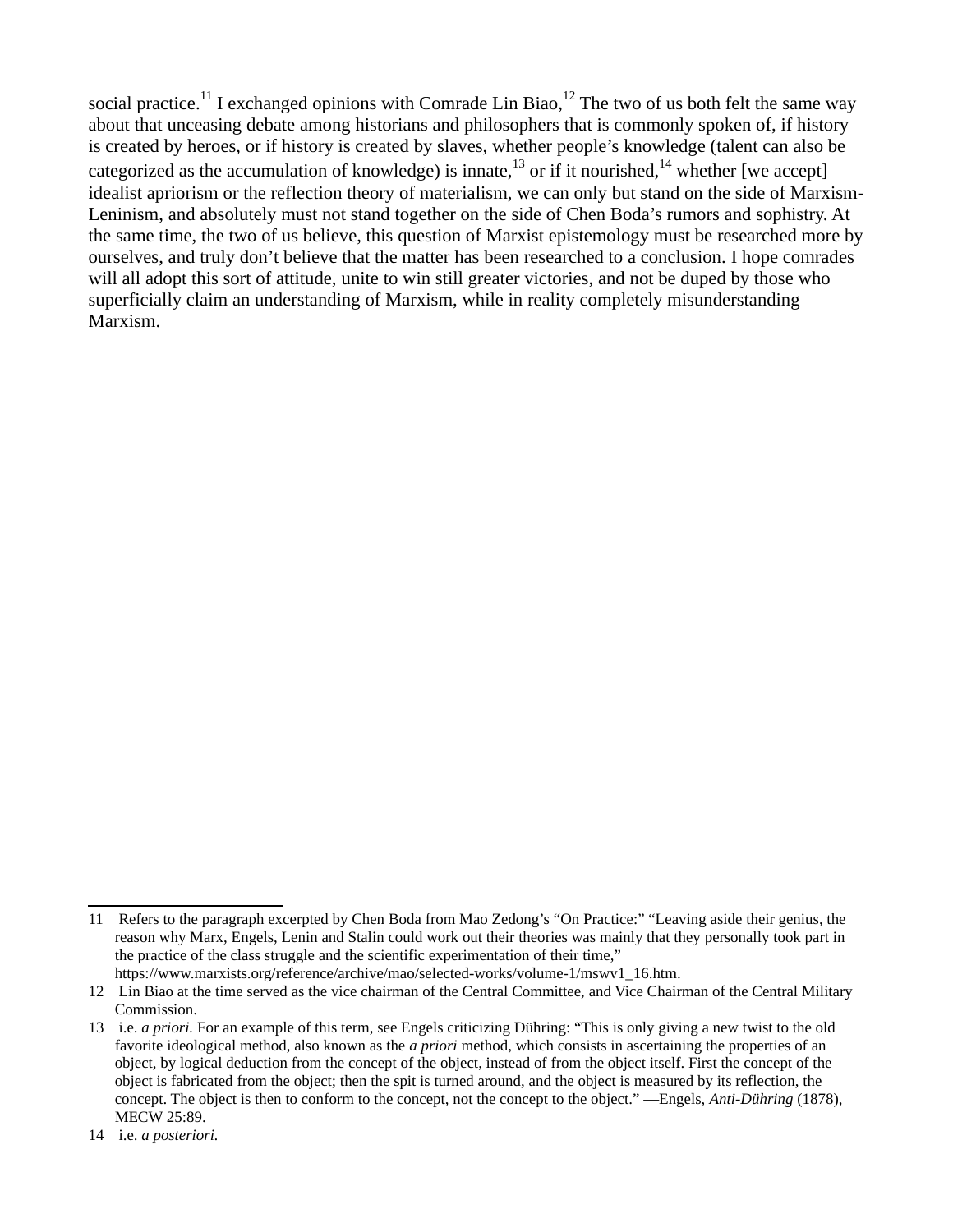## Appendix A: Chen Boda's Quotations from Lenin

(1) "When you read these opinions, you will think you are—you will feel as if you are—listening in person to the words of this ingenuous theorist." (The Russian text was translated into English as "When you read these opinions of Marx—vividly written, full of passion and revealing a profound interest in all the great ideological trends and in an analysis of them—you realise that you are listening to the words of a great thinker," (*Lenin Collected Works*, Foreign Languages Publishing House, 1962, Moscow, Volume 12, pages 104-112);

(2) "the genius of Marx consists precisely in his having furnished answers to questions already raised by the foremost minds of mankind," "The Three Sources and Three Component Parts of Marxism" from The 1907 edition of *Letters to Dr. Ludwig Kugelmann,"* Lenin's *Collected Works*, Progress Publishers, 1977, Moscow, Volume19, pages 21-28;

(3) "The genius of Marx lies in his having been the first to deduce from this the lesson world history teaches and to apply that lesson consistently. The deduction he made is the doctrine of the *class struggle,*" Lenin's *Collected Works*, Progress Publishers, 1977, Moscow, Volume19, pages 21-28; (4) "What genius is displayed in this prophecy!" [on Engels' passage discussion evaluating a future world war] from "Prophetic Words" Lenin's *Collected Works*, 4th English Edition, Progress Publishers, Moscow, 1972 Volume 27, pages 494-499;

(5) "...without the 'dozen' tried and talented leaders (and talented men are not born by the hundreds), professionally trained, schooled by long experience, and working in perfect harmony, no class in modern society can wage a determined struggle," Lenin, *What is to be Done.*

## Appendix B: Chen Boda's Quotations from Lin Biao

(1) This person Chairman Mao is endowed with astounding abilities. His powers of comprehensive are very strong, and his abilities of recollection are very strong. His powers of comprehensive are very strong regardless of if it is his powers of comprehension when reading, powers of comprehension of material objects, or the ability to see the essence from appearance, all are very strong. His mind is extremely clear, he is extremely gifted. (Speech at the the All-Military Conference for High-Level Cadre, September, 1959).

(2) The geniuses of the 19<sup>th</sup> Century were Marx and Engels. The geniuses of the 20<sup>th</sup> Century were Lenin and Comrade Mao Zedong. …if we don't admit this, then we will commit errors. If we don't see this, then we will not know to select the proletariat's greatest genius helmsman as our leader (Expanded Session of the Politburo, May 18, 1966).

(3) Chairman Mao has experienced far more than Marx, Engels, and Lenin. Of course, Marx, Engels, and Lenin are persons of greatness. Marx lived for 64 years, and Engels for 75 years. They had great foresight, and they transmitted down the most advanced ideas of humanity, and foresaw the social development of humanity. But they did not personally lead the proletarian revolution, and were not like Chairman Mao, personally overseeing the front line commands of so many momentous political operations, especially military operations. Lenin only lived to 54. Six years after the victory of the October Revolution he passed away. He did not experience the sort of long term, complex, fervent and